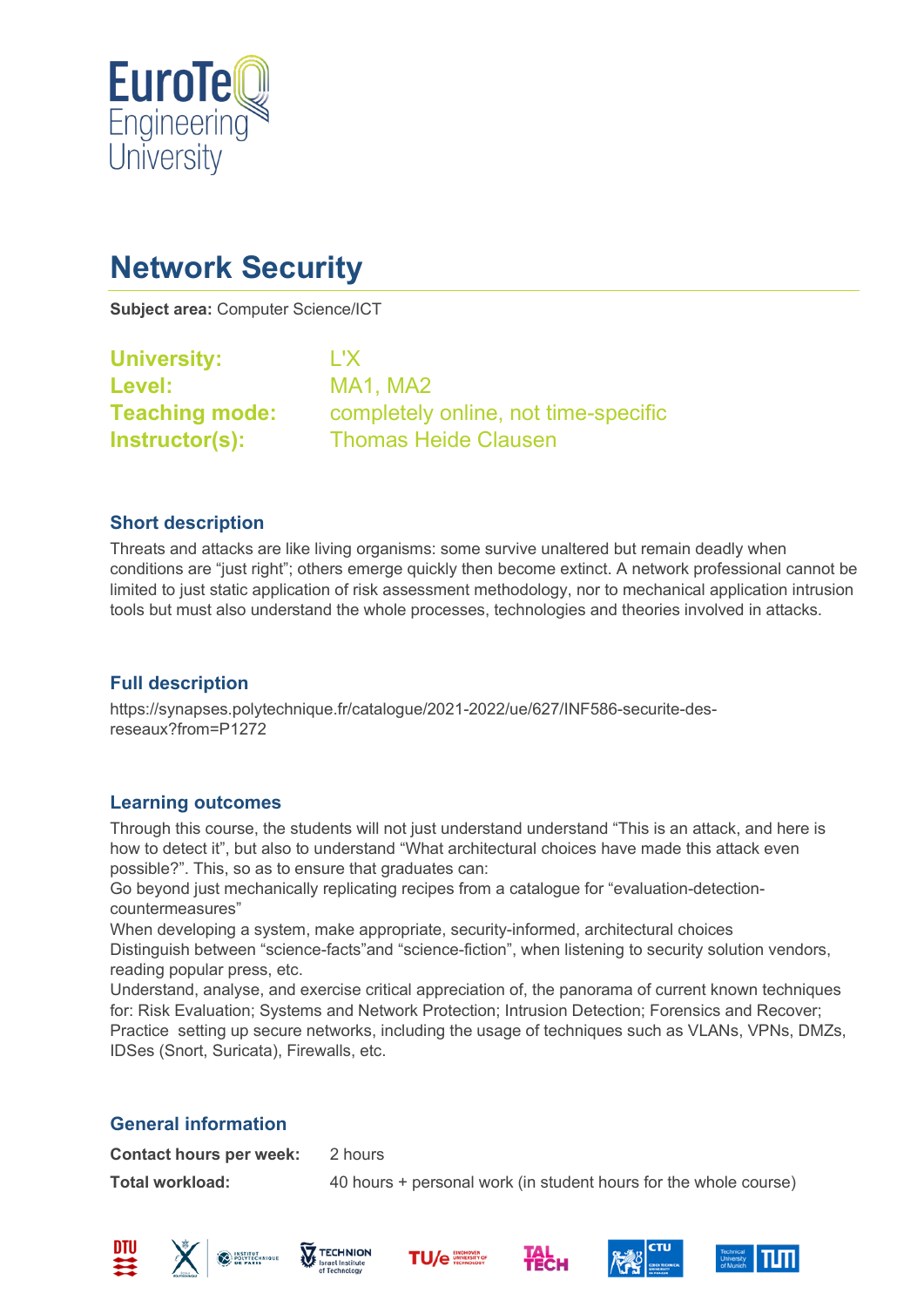

| <b>ECTS credits:</b>           | 5                                                                                                                                                                                                                                                                                                                                                                                          |
|--------------------------------|--------------------------------------------------------------------------------------------------------------------------------------------------------------------------------------------------------------------------------------------------------------------------------------------------------------------------------------------------------------------------------------------|
| Language:                      | English                                                                                                                                                                                                                                                                                                                                                                                    |
|                                |                                                                                                                                                                                                                                                                                                                                                                                            |
| <b>Course start date:</b>      | 01 September 2022                                                                                                                                                                                                                                                                                                                                                                          |
| Course end date:               | 03 June 2023                                                                                                                                                                                                                                                                                                                                                                               |
| Add. info about start date:    | Individualised, can be any date, between Sept. 1, 2022 and April 1, 2023.<br>Please note that the intended start-date must be communicated to Ecole<br>Polytechnique at the time of registration. The course end date should be<br>exactly 10 weeks after the start-date.                                                                                                                  |
| Weekly teaching day/time:      | Available fully asynchronous                                                                                                                                                                                                                                                                                                                                                               |
| Time zone:                     | CET (Denmark, Germany, France, Netherlands, Switzerland, Czech<br>Republic)                                                                                                                                                                                                                                                                                                                |
| <b>Further information:</b>    |                                                                                                                                                                                                                                                                                                                                                                                            |
| <b>Prerequisites:</b>          | Any "introduction to networking" course                                                                                                                                                                                                                                                                                                                                                    |
| <b>Activities and methods:</b> | The course will be available asynchronously, fully on-line, or on-side,<br>through learning flows with short videos, quizzes, homework, lab<br>exercises / tutorials - as well as office-hours via Webex with professors<br>and instructors. While being asynchronous, each student is expected to<br>check in with an instructor over Webex, weekly, following the chosen start-<br>date. |
| <b>Presence on campus:</b>     | no                                                                                                                                                                                                                                                                                                                                                                                         |
|                                |                                                                                                                                                                                                                                                                                                                                                                                            |

#### **Final examination**

| Form:                        | Final exam, weekly quizzes, graded assignments            |  |
|------------------------------|-----------------------------------------------------------|--|
| Date:                        |                                                           |  |
| Location/format:             | online                                                    |  |
| <b>Re-sit possibility:</b>   | ves                                                       |  |
| <b>Transcript available:</b> | end of the semester and generally 8 weeks after the exam. |  |
| Add. info/requirements:      |                                                           |  |

### **Registration**

To register for this course, follow the registration requirements of your **home university** as specified here: [www.euroteq.eu/courses-registration.](http://www.euroteq.eu/courses-registration)